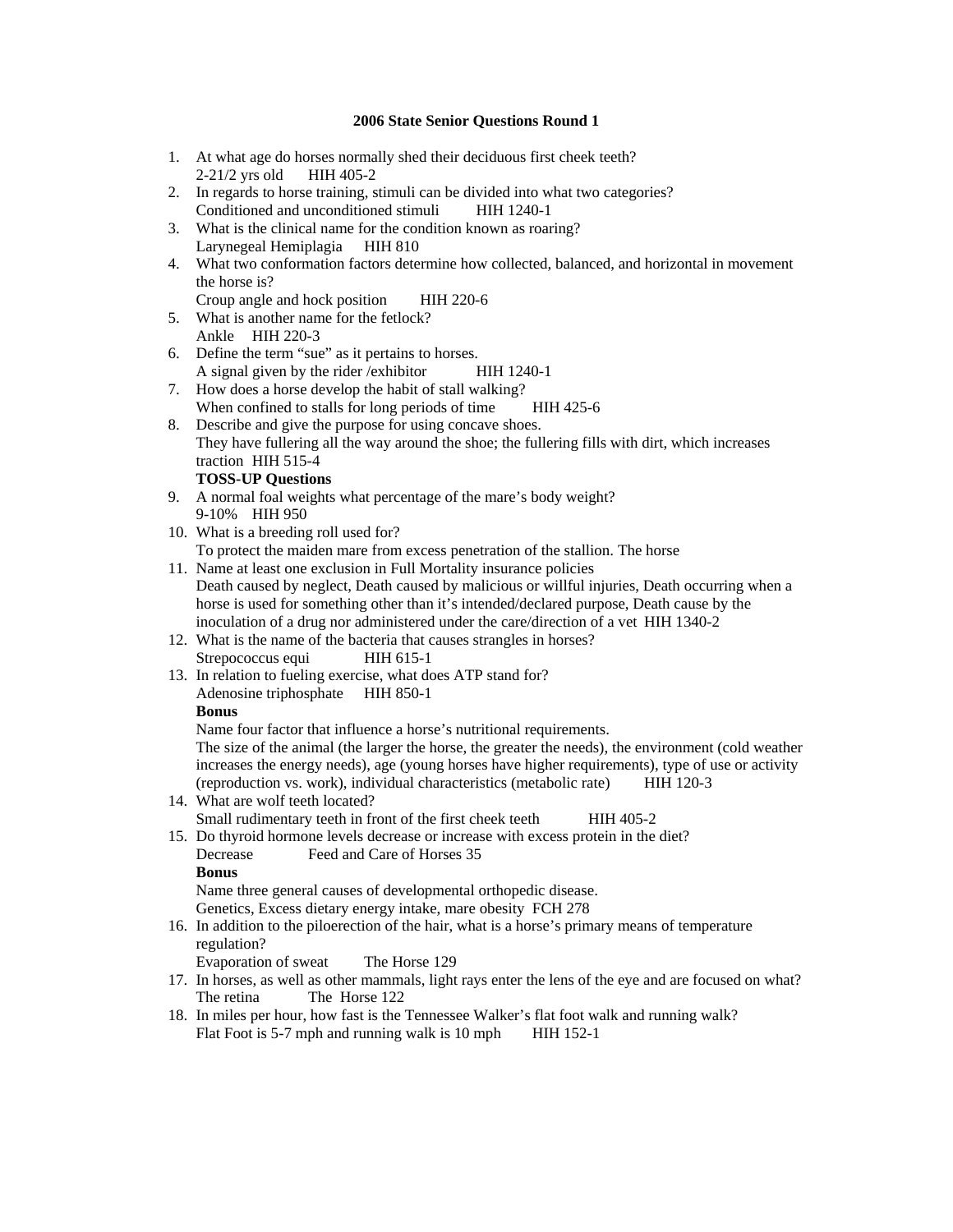## **2005 State Senior Questions Round 1**

- 1. What is a dry lot?
- A paddock or exercise area totally devoid of vegetation or edible plants FCH 387
- 2. What is the term for a small patch of white hair located between a horse's eyes? Star EBHV 82
- 3. What is sweet feed? A grain mix that contains molasses FCH 405
- 4. What is the term used for a localized collection of pus in the tissues of the body, often accompanied by swelling and inflammation? Abscess FCH 380
- 5. A horse that resists being ridden away from the barn is considered to be what? Barn-Sour FCH 382
- 6. What is the result of breeding a mare to a jack? Mule EBHV 76
- 7. Be Specific. A red dorsal stripe appears with which coat color? (Only need to give one) Red dun, Claybank dun, or Apricot dun EBHV 81
- 8. What is the term for a condition of increased sensitivity to a specific protein, which may result in a rash, hives, sneezing or respiratory difficulties? Allergy FCH 380
- 9. What is the term for the distance between successive imprints of the same foot? Stride FCH405
- 10. What is the term for a horse that is wild or existing in a natural, non-domesticated state? Feral FCH 389
- 11. What is the general term for the substance emitted by a stallion during the breeding of a mare? Seminal fluid, or semen EBHV 365
	- **Bonus**

Name three areas in the horse's body where the majority of internal parasites are found. Alimentary tract, Lungs, Blood stream, arteries, Lining of intestines

- 12. For what purpose was man's earliest use of the horse? Food or transportation EBHV 5
- 13. When used in regards to horses, this term indicated dominance hierarchy or order of dominance. Pecking order
- 14. Where on the horse do "bot eggs" hatch? In the horse's mouth FCH 382 **Bonus** Name three different vocal sounds or voice communications made by the horse

Neigh, Whiny, Nicker, Snort, Squeal HIH

- 15. What are the three "natural gait of the horse? Walk., trot, gallop EBHV 172
- 16. What is the term for the type of shoeing job when the farrier uses the same set of shoes for a second time?
	- Re-set or re-shod EBHV 742
- 17. In Reference to hay, what part of the plant is the least digestible for a horse? The stems HIH 750-4
- 18. Name three stimuli that trigger the response of shivering Cold, fear, excitement FCH 403
- 19. If a horse experiences "renal failure," what part of the body is not functioning properly? Kidneys FCH 401
- 20. What is the general term for inflammation of the skin? Dermatitis FCH 387